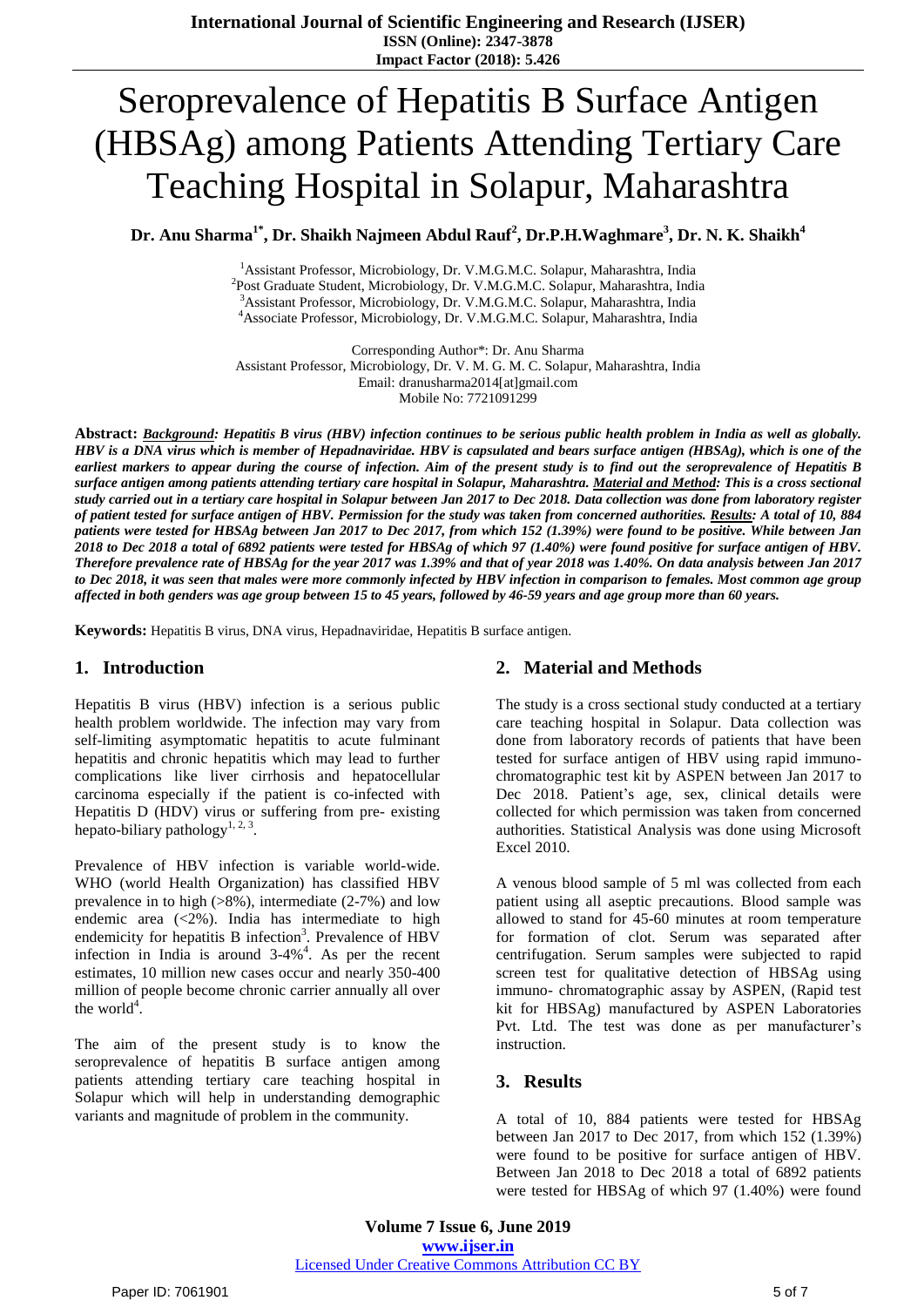positive for surface antigen of HBV. Therefore prevalence rate of HBSAg for the year 2017 was 1.39% and that of year 2018 was 1.40%. On data analysis between Jan 2017 to Dec 2017, it was seen that males 98 (64.47%) were more commonly infected by HBV infection in comparison to females 54 (35.52%). Most common age group affected in both genders was age group between 15 to 45 years, followed by 46-59 years and age group more than 60 years. Few cases were also reported from age group of 0- 14 years indicating vertical transmission of the virus as shown in table-1

**Table 1:** Age and Gender wise distribution of patients with surface antigen positive between Jan 2017 to Dec  $2017$ 

| 2011                           |                     |                                           |                                           |  |
|--------------------------------|---------------------|-------------------------------------------|-------------------------------------------|--|
| AGE<br><b>GROUP</b><br>(Years) | MALE (n-<br>98) (%) | <b>FEMALE</b><br>$(n=54)$ $(\frac{9}{6})$ | <b>Total</b><br>$(n=152)$ $(\frac{9}{6})$ |  |
| $0 - 14$                       | 2(2.04)             | 6(11.11)                                  | 8(5.3)                                    |  |
| 15-45                          | 52 (53.06)          | 20 (37.03)                                | 72 (47.4)                                 |  |
| 46-59                          | 31(32)              | 16(29.62)                                 | 47(31)                                    |  |
| >60                            | 13(13.3)            | 12(22.22)                                 | 25 (16.44)                                |  |
| <b>Total</b><br>$(n=152)$      | 98                  | 54                                        | 152                                       |  |
| Total $(\% )$                  | 64.5                | 35.50                                     | 100                                       |  |

In the present study total sample tested for surface antigen from Jan 2018 to Dec 2018 using rapid test kits by ASPEN were 6892. Out of which 97 (1.40%) patients were found to be HBSAg positive. Among 97 positive patients males were 56 (57.73%) while females were 41 (42.3%) were females. Most common age group affected was 15-45 years followed by 46-59 years and age group more than 60 years. Least number of cases was reported in the age group of 0-14 years as shown in table-2

**Table 2:** Age and Gender wise distribution of patients with surface antigen positive between Jan 2018 to Dec 2018

| AGE<br><b>GROUP</b><br>(Years) | MALE (n-<br>56) $(\%$ | <b>FEMALE</b><br>$(n=41)$ $(\frac{9}{6})$ | Total $(n=97)$<br>(%) |
|--------------------------------|-----------------------|-------------------------------------------|-----------------------|
| $0 - 14$                       | 9(16.07)              | 4(10)                                     | 13(13.4)              |
| 15-45                          | 23 (41.07)            | 21(51.21)                                 | 44 (45.4)             |
| 46-59                          | 14 (25)               | 10(24.4)                                  | 24(25)                |
| >60                            | 10(18)                | 6(14.63)                                  | 16(16.50)             |
| Total $(n=97)$                 | 56                    | 41                                        | 97                    |
| Total $(\% )$                  | 57.73                 | 42.26                                     | 100                   |

# **4. Discussion**

In the present study seroprevalence of HBSAg positive patients between Jan 2017 to Dec 2017 and from Jan 2018 to Dec 2018 was found to be 1.39% and 1.40% respectively. Table-1 and table-2 shows that males were more commonly infected by HBV infection in comparison to females. Most common age group affected in both genders was age group between 15 to 45 years, followed by 46-59 years and age group more than 60 years. Few cases were also reported from age group of 0-14 years indicating vertical transmission of the virus. Studies done by Rokade HG et al<sup>5</sup>, Triputi B et al<sup>6</sup>, Naik et al<sup>7</sup>, Behal et  $aI<sup>8</sup>$ , Gokale et al<sup>9</sup> and Bula et al and WHO reports<sup>10</sup> are in concordance to the present study as all of them have

shown higher male preponderance for HBV infection in males as compared to females and most common age group affected in both genders was age group between 15 to 45 years, followed by 46-59 years and age group more than 60 years. Male preponderance and most common age group affected between 15 to 45 years followed by 46-59 years may be attributed to more exposure of males to outside environment and more active lifestyle and more likelihood for IV drug abuse, exposure to multiple sex partners and other high risk behavior are more common in this age group.

The present study indicates that focus should be directed to decrease the seroprevalence of HBV infection in the community.

## **5. Conclusion**

The present study is a hospital based study which helps in estimation of disease burden in the community and serves as a good reference for future studies. Preventive interventions should be targeted to age group more than 15 years as more cases have been reported in this age group.

## **References**

- [1] Chaudhary A. 2004. Epidemiology of hepatitis B virus in India. Hepatitis-B Annual 1: 17-24.
- [2] Quadri S.A., Dadapeer H.J., Arifulla M., Khan N. 2013. Prevalence of Hepatitis B surface antigen in hospital based population in Bijapur, Karnataka. Al Ameen J Med Sci. 2013; 6(2): 180-182.
- [3] Sood S., Malvankar S. 2010. Seroprevalence of Hepatitis B surface antigen, antibodies to the Hepatitis C virus and human immuno deficiency virus in hospital based population in Jaipur, Rajasthan. Ind J Comm. Med. 2010; 35 (1): 165-169.
- [4] Kumar M., Sarin S. K..Viral hepatitis eradication in India by 2080-gaps, challenges and targets. Ind J Med Res. 2014; 140:1-4.
- [5] Hemlata G Rokade, Subhalaxmi D. Kotnis, Suresh K Mangulikar. Trends of hepatitis B among hospital admission at a tertiary care hospital, Solapur. Int J Comm Med & Public Health. June-2017; 4(6): 1918- 1922.
- [6] Tripati B. Naik, J, V. Sathish, Mita D. Wadekar. Seroprevalence of hepatitis B surface antigen (HBSAg) among patients attending a tertiary care hospital at Chamarajanagar, Karnataka, India. Int J Curr Microbiol and Appl Sci. 2018; 7(1): 1279-1284.
- [7] Behal R., Jain R., Behal K., Bhagoliwal A., Aggrawal N., Dhole T. Seroprevalence and risk factors of hepatitis B virus infection among general population in Northern India. Arq Gastroenteral 2008; 45 (2): 137-140.
- [8] Gokale S.K., Sonth S.B., Solabannavar S.S. Seroprevalence of hepatitis B virus among patients at a tertiary care center in North Karnataka, India. Int J Curr Microbiol Appl Sci 2017; 6(9): 755-757.
- [9] Bula A., Gaddam S.R. Seroprevalence of hepatitis B surface antigen positive patients attending a tertiary care hospital in Srikakulum, Andhra Pradesh. Annals

**Volume 7 Issue 6, June 2019 www.ijser.in**

#### Licensed Under Creative Commons Attribution CC BY